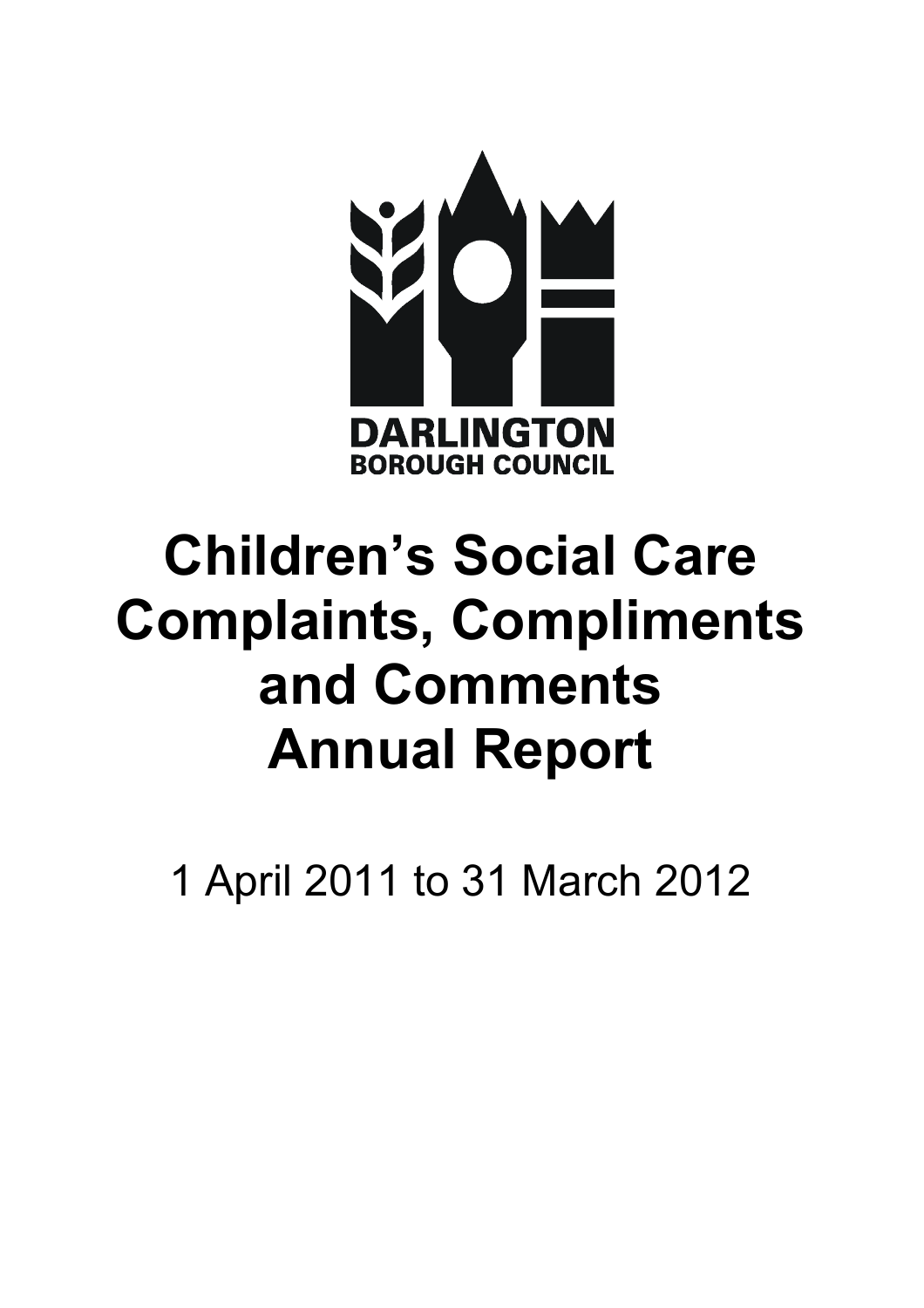# **Contents**

| Complaints, Compliments and Comments received in 2011/12 4             |  |
|------------------------------------------------------------------------|--|
| Total Complaints Compliments and Comments by Service Area5             |  |
|                                                                        |  |
|                                                                        |  |
|                                                                        |  |
| Breakdown of Stage 1 complaints and compliments by Service Area/Team6  |  |
|                                                                        |  |
|                                                                        |  |
|                                                                        |  |
|                                                                        |  |
|                                                                        |  |
| Performance against the Children's Social Care Complaints, Compliments |  |
|                                                                        |  |
| Timescales                                                             |  |
|                                                                        |  |
|                                                                        |  |
|                                                                        |  |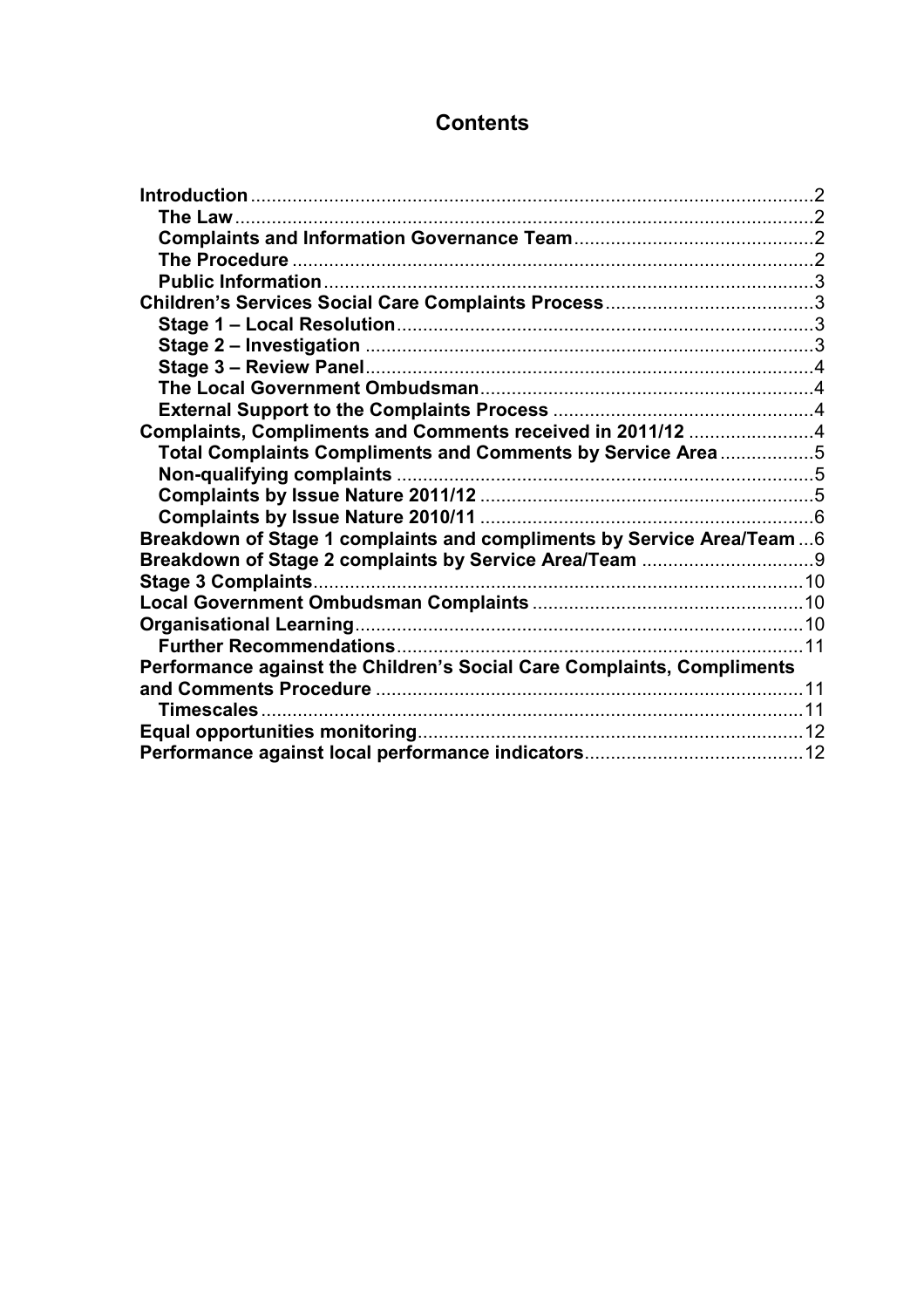# **Introduction**

Darlington Children's Social Care welcomes complaints, compliments and comments as a way of improving service delivery to children, young people and their families. The purpose of this report is to inform the service users, carers, the public, Council Members and Children's Social Care staff of the effectiveness of the Children's Social Care Complaints, Compliments and Comments Procedure (the Procedure). The report identifies topics and trends in relation to complaints information, makes suggestions for service improvements and identifies areas of organisational learning that have taken place in relation to people, policy and process.

## The Law

The Council is required by law to have management arrangements in place for considering children's social care representations, including complaints, under the Children Act 1989. National legislative procedures for social care were amended in September 2006 with the introduction of the Children Act 1989 Representation Procedure (England) Regulations 2006 (the Regulations). It is a requirement of the Regulations that the Council publish an annual report. In addition to the Regulations the Department for Education and Skills produced some comprehensive guidance for local authorities on managing complaints, called 'Getting the Best from Complaints'.

Key features of the Regulations include:

- A requirement for local authorities to appoint a Complaints Manager;
- A requirement for review panels to be retained by local authorities but with more robust arrangements for constituting and running them; and
- A 12 month time limit to make complaints.

## Complaints and Information Governance Team

The Complaints and Information Governance Manager is appointed as the 'Complaints Manager' in accordance with the requirements of the Regulations. The Complaints and Information Governance (CIG) Team is independent of Children's Social Care operational line management. This ensures a high level of independence in the way children's social care complaints are managed within the Council.

## The Procedure

The Procedure was revised in January 2011 to ensure a consistent approach to complaints handling across the Council. The Procedure maintains three stages in accordance with the Regulations and aims to:

- (a) Make it as easy and accessible as possible for service users and their carers to raise complaints;
- (b) Foster an organisational culture in which complaints are accepted, owned and resolved as efficiently as possible;
- (c) Resolve complaints at the earliest opportunity;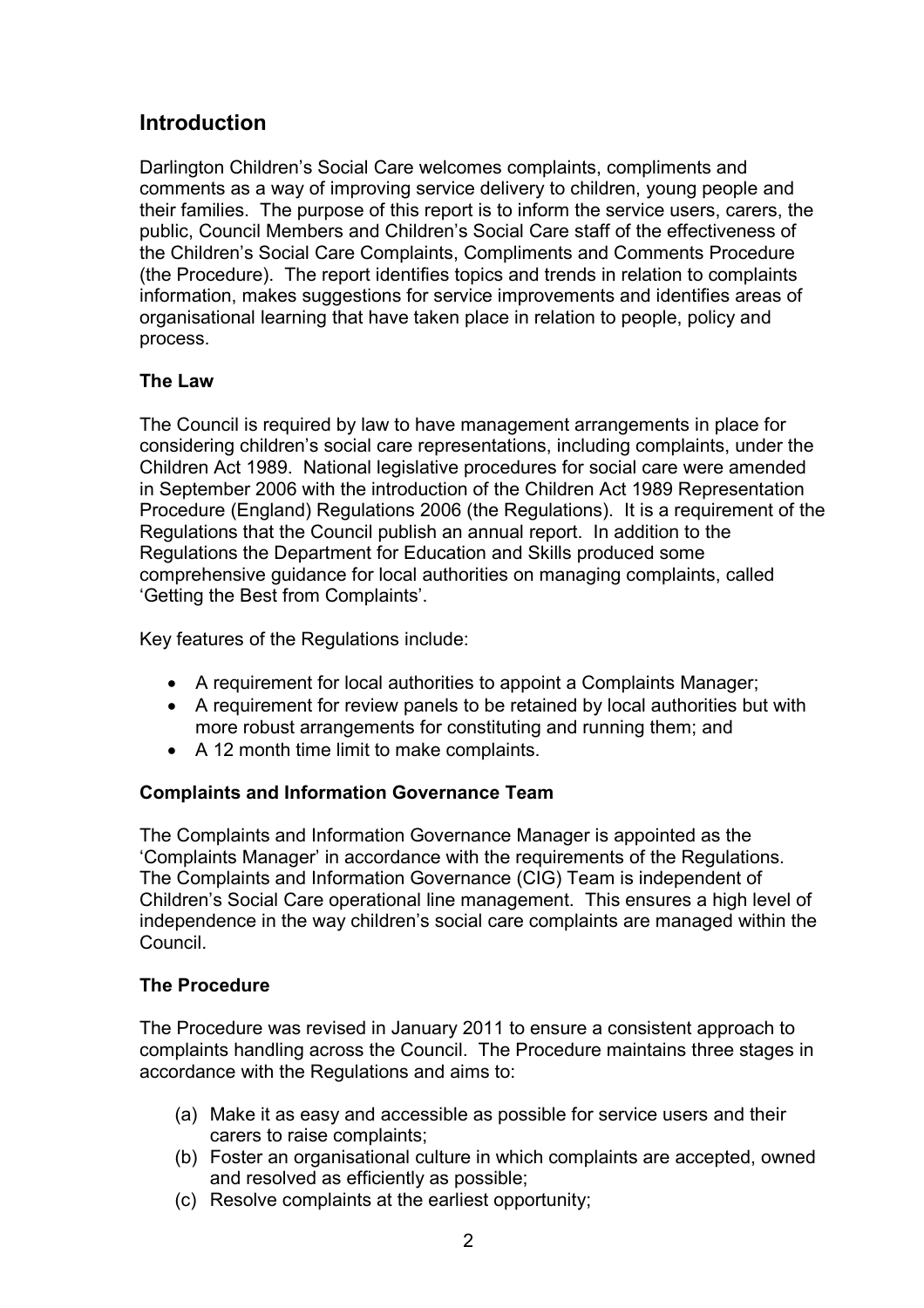- (d) Reduce the number of complaints referred to the Local Government Ombudsman (LGO);
- (e) Ensure high levels of customer satisfaction with complaints handling; and
- (f) Enable the Council to identify topics and trends in relation to Children's Social Care complaints and improve services as result.

#### Public Information

We are committed to making sure that everyone has equal access to all our services, including the Procedure. To help make the Procedure easily accessible we have produced two leaflets (one for children and young people and one for adults) covering all Council services to reflect the single point of access for complainants within the Council. The leaflets are available in all Council buildings. They have been written in line with the Plain English Campaign standards. The title is written in the most commonly used community languages and it contains details on how to access the information in other formats, for example, large print, audio and Braille. These leaflets replace the Children's Services' 'Something to Say' leaflet.

The leaflet for children and young people was developed in conjunction with Connexions and young people to try and engage more young people in the process.

Information is available on the Council's website. There is also an electronic form which people can use to make a complaint, pay someone a compliment or pass comment on Council services. People may make a complaint in any format they wish. This can be in writing, by email, via the web, over the phone, in person or by any other reasonable means.

The Complaints Manager can arrange advocates and interpreters (including British Sign Language interpreters) where appropriate.

# Children's Services Social Care Complaints Process

## Stage 1 – Local Resolution

This initial stage allows Children's Social Care managers the opportunity to try and resolve complaints locally, usually within the team being complained about.

#### Stage 2 – Investigation

Stage 2 involves a full and formal investigation. An 'Independent Person' must also be appointed to oversee the investigation and report independently to Children's Social Care Services. Both the Investigating Officer and Independent Person produce reports, which are submitted to the Adjudicating Officer, who writes the final response to the complainant.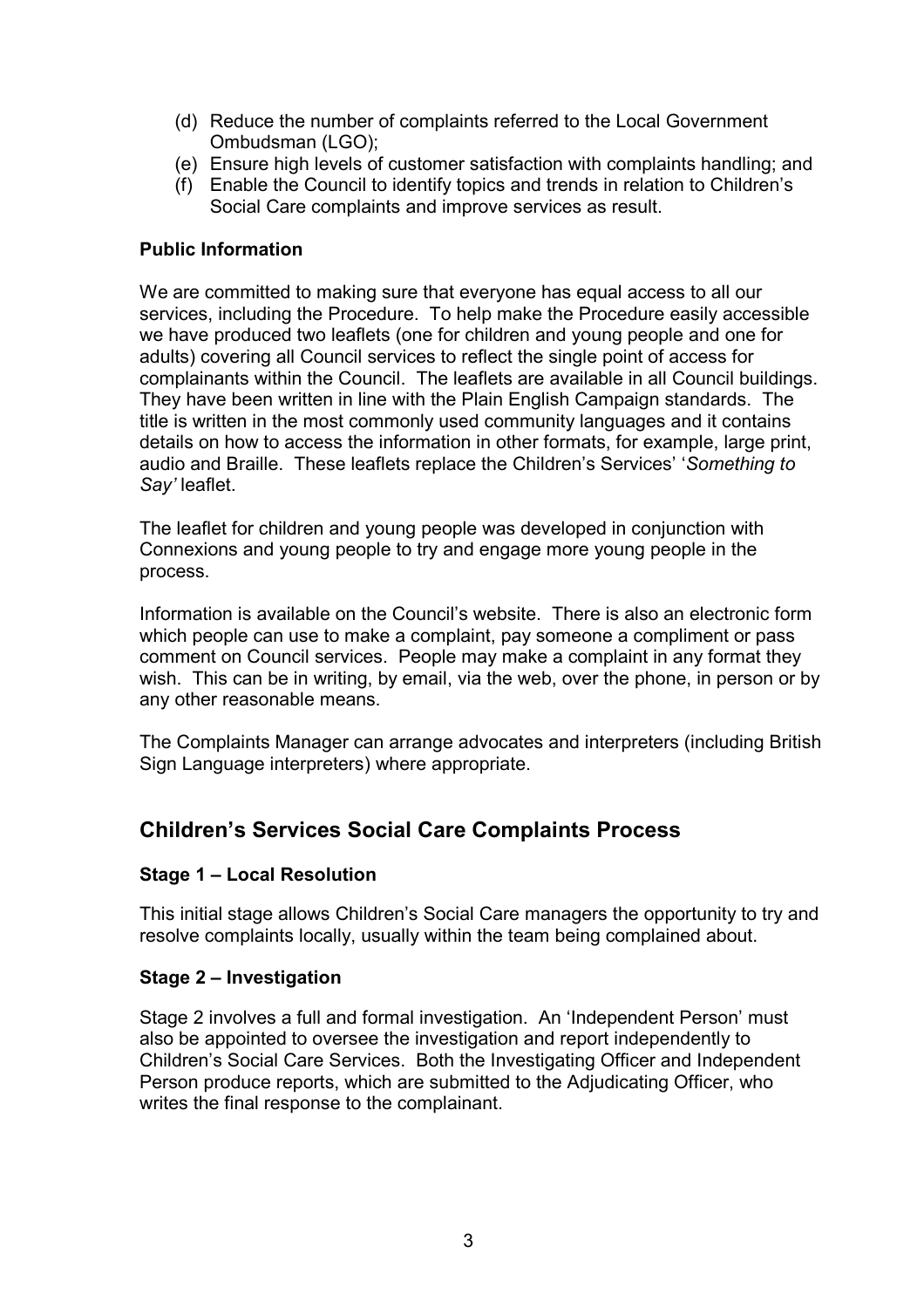## Stage 3 – Review Panel

A review panel is convened when the complainant is dissatisfied with the Stage 2 response. The panel consists of an independent chairperson and two individuals who are independent of the Council.

#### The Local Government Ombudsman

Although complainants can refer complaints at any stage to the LGO they will not normally investigate until the Council has conducted its own investigation and provided a response.

#### External Support to the Complaints Process

#### National Youth Advocacy Service (NYAS)

Children and young people who would like an advocate can contact NYAS directly. If they complain to the Council the Complaints Manager will provide them with information and advice about the advocacy service provided by NYAS. The DfES 'Get it Sorted' guidance states that more robust procedures should be put in place to ensure children and young people are aware of the advocacy service and that it should be easy to access; the Council is committed to these principles.

#### NYAS (North East Consortium)

The Council commissions an Independent Persons service from NYAS in conjunction with other local authorities in the North East for Stage 2 complaints investigations.

#### Stockton Borough Council

The Council also buys into an independent panellist service which is administered by Stockton Borough Council for Stage 3 complaints.

# Complaints, Compliments and Comments received in 2011/12

- There was an increase in overall feedback, 63 representations compared to 52 representations in 2010/11.
- We received 49 complaints during 2011/12 (77.8% of all feedback), an increase from 44 complaints in 2010/11 and 25 in 2009/10. Putting this into context the Childcare Duty Team dealt with 9,664 contacts in 2011/12 an increase from 6,066 in 2010/11. There were also 209 looked after children in 2011/12 compared to 185 in 2010/11 and 145 in 2009/10.
- We received 14 compliments 2011/12 (22.2% of all feedback), an increase from six in 2010/11.
- We did not receive any comments in 2011/12, a decrease from two in 2010/11.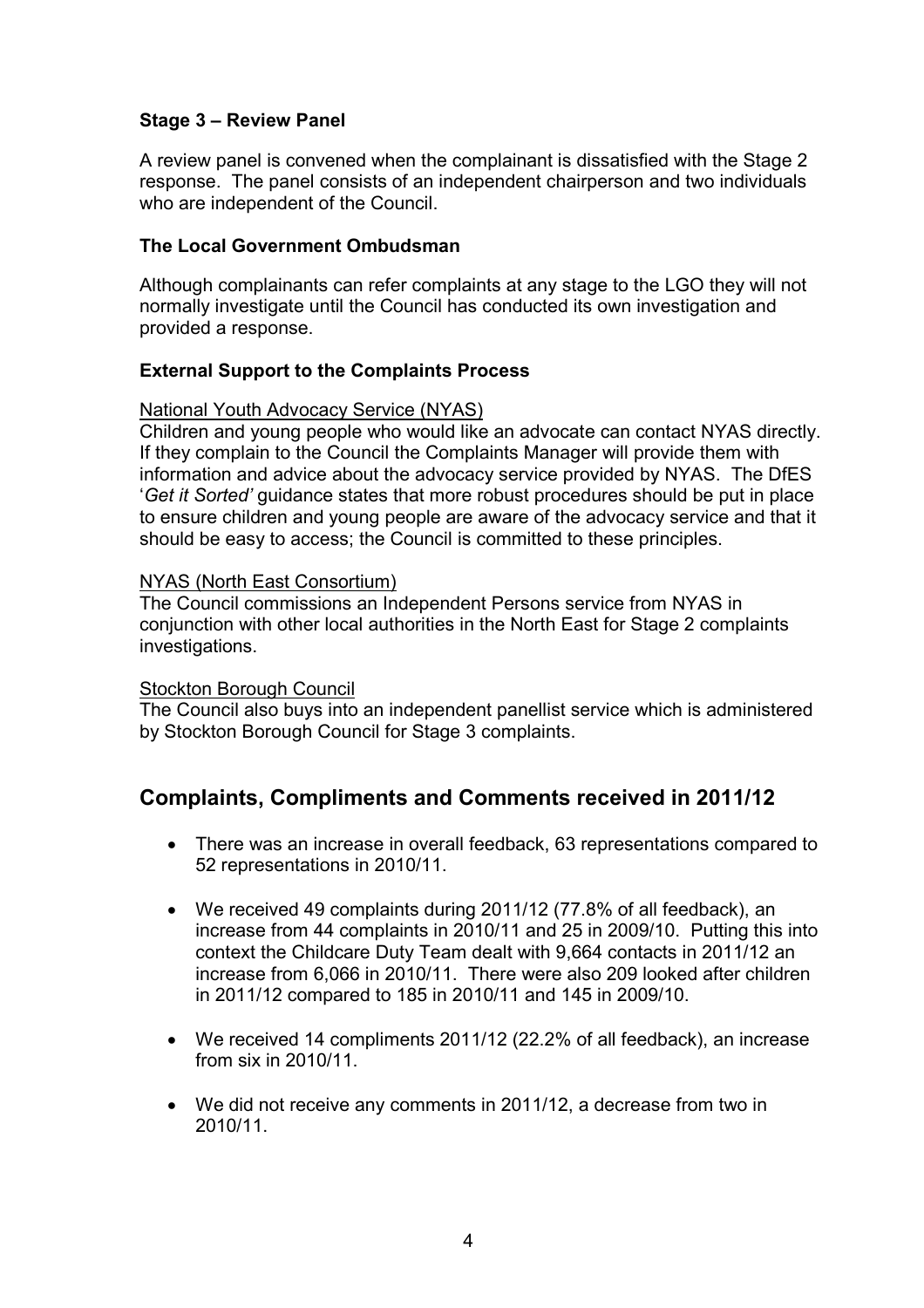## Total Complaints Compliments and Comments by Service Area

|                                         | Complaints | Compliments | Comments |
|-----------------------------------------|------------|-------------|----------|
| Assessment and Intervention Teams       | 29         |             |          |
| <b>Childcare Duty</b>                   |            |             |          |
| <b>Children Looked After</b>            |            |             |          |
| <b>Family Support</b>                   |            |             |          |
| Life Stages Service - Disabled Children |            |             |          |
| ΤΩΤΑΙ                                   | 49         |             |          |

#### Non-qualifying complaints

In addition to the 49 children's social care complaints dealt with in accordance with the procedure a further seven were received which were not eligible to be dealt with under the Procedure/Regulations. In all cases the individual was advised of the reasons why and advised of the most appropriate way to pursue the matter. In addition to the non-qualifying complaints received, the CIG Team received numerous contacts in relation to issues which were resolved outside of the complaint procedure.

## Complaints by Issue Nature 2011/12



14 of the complaints recorded as being about 'Service provision' or 'Communication' related to the facilitation of family contact. This accounts for 28.6% of all complaints received.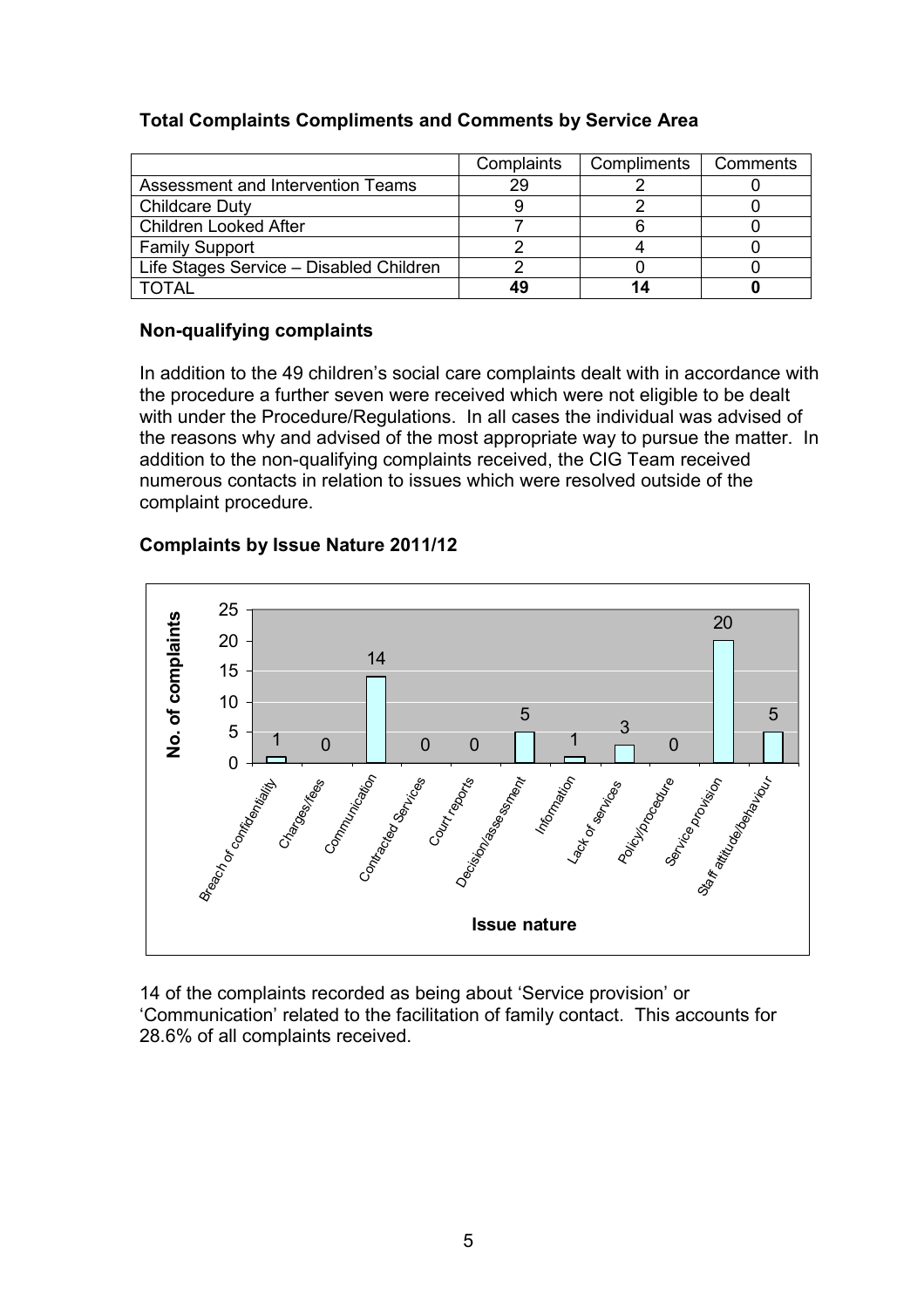Complaints by Issue Nature 2010/11



# Breakdown of Stage 1 complaints and compliments by Service Area/Team

#### Assessment and Intervention Teams Complaints and Compliments 2011/12



Overall there has been a slight increase in the number of complaints received by the Assessment and Intervention Teams from 26 in 2010/11 to 29 complaints in 2011/12. In 2010/11 there were two Assessment and Intervention teams; Children and Families East and Children and Families West. Children and Families East received 11 complaints and Children and Families West received 15 complaints. In 2009/10 the equivalent team was the Care Planning Team which received a total of 9 complaints. The increase in the number of cases referred to the Council over the past two years is likely to be a significant factor in the increase in complaints received.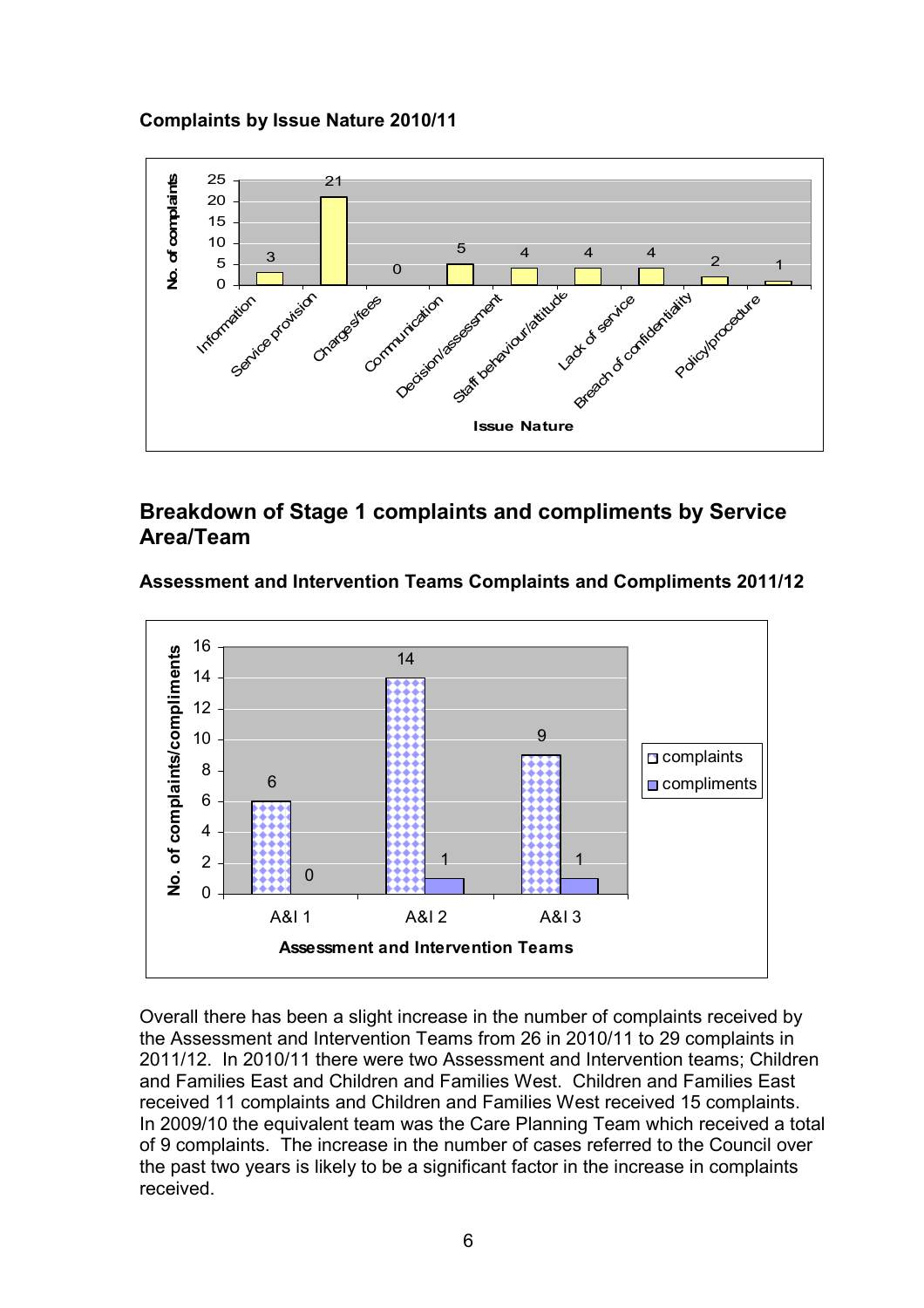## Assessment and Intervention Teams Outcomes of complaints responded to in 2011/12

| Outcomes           | Upheld | Partially<br>Jpheld | Not<br><b>Jpheld</b> | Inconclusive | Withdrawn |
|--------------------|--------|---------------------|----------------------|--------------|-----------|
| No. of complaints* |        | 14                  |                      |              |           |

\*includes two responses to complaints submitted in 2010/11 for Children and Families West Team

## Childcare Duty Team Complaints and Compliments 2010/11 and 2011/12



The Childcare Duty Team saw a reduction in the number of complaints received from 12 in 2010/11 to 9 in 2011/12. The team also saw an increase in the number of compliments received. This is commendable given the significant increase in contacts handled by the Childcare Duty Team over that period. 9,664 in 2011/12 compared to 6,066 in 2010/11.

## Childcare Duty Team Outcomes of complaints responded to in 2011/12

| <b>Outcomes</b>   | Partially   Not | Upheld   Upheld   Upheld   Inconclusive   Withdrawn |  |
|-------------------|-----------------|-----------------------------------------------------|--|
| No. of complaints |                 |                                                     |  |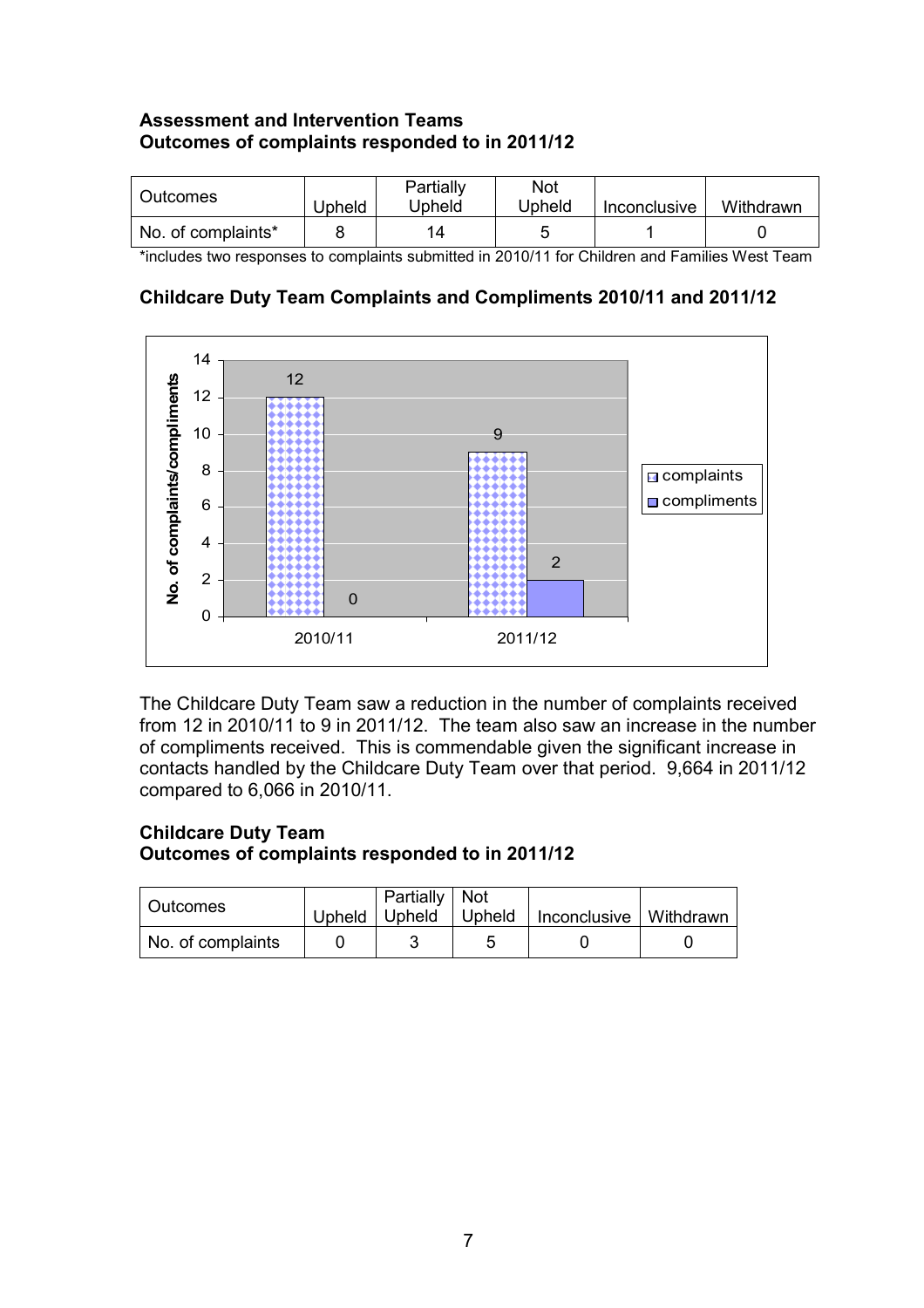## Children Looked After Teams Complaints and Compliments 2011/12



Since 2009/10 there has not been a significant increase or decrease in the number of complaints received by these teams. The Children Looked After Team has however seen an increase in the number of compliments received, from zero in 2009/10 and 2010/11 to six in 2011/12.

## Children Looked After Outcomes of complaints responded to 2011/12

| Outcomes          |          | Partially | Not |                                   |  |
|-------------------|----------|-----------|-----|-----------------------------------|--|
|                   | Upheld I | Upheld    |     | Upheld   Inconclusive   Withdrawn |  |
| No. of complaints |          |           |     |                                   |  |

# Family Support Complaints and Compliments 2011/12

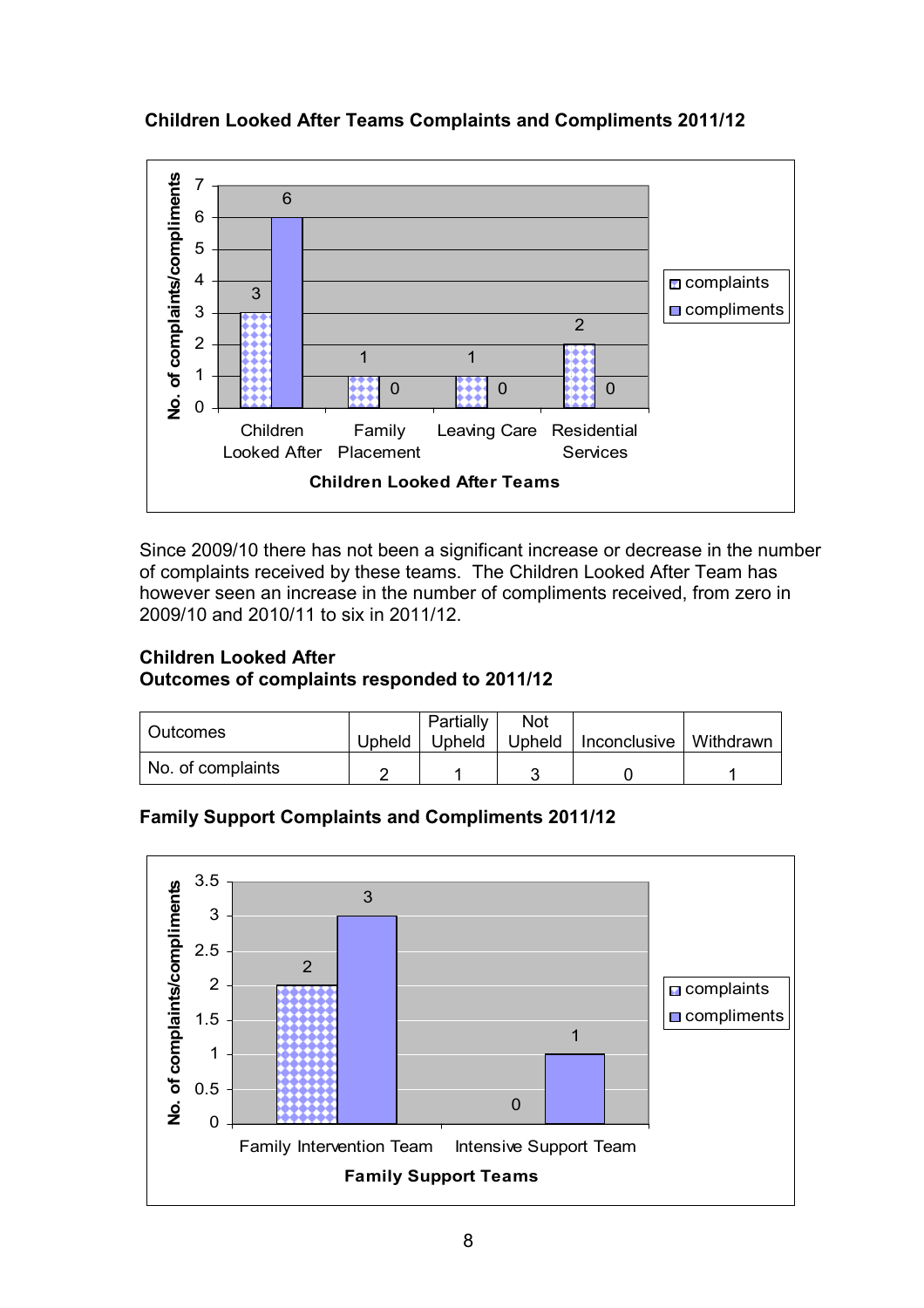The Family Support Service incorporates a wide range of teams and services, however, the above teams are the only teams which include a social work function. Complaints for the Family Intervention Team have increased from zero in 2010/11 to two in 2011/12. The team has also seen an increase in compliments from zero in 2010/11 to three in 2011/12. The Intensive Support Team received the same number of complaints and compliments in this period as in 2010/11.

#### Family Support Outcomes of complaints responded to in 2011/12

| Outcomes          |        | Partially | Not |                                   |  |
|-------------------|--------|-----------|-----|-----------------------------------|--|
|                   | Upheld | Upheld    |     | Upheld   Inconclusive   Withdrawn |  |
| No. of complaints |        |           |     |                                   |  |

#### Life Stages Service Disabled Children's Team Complaints and Compliments 2010/11 and 2011/12



#### Life Stages Services (Disabled Children Team) Outcomes of complaints responded to in 2011/12

| Outcomes          | Upheld | Partially<br>Upheld | Not | Upheld   Inconclusive   Withdrawn |  |
|-------------------|--------|---------------------|-----|-----------------------------------|--|
| No. of complaints |        |                     |     |                                   |  |

# Breakdown of Stage 2 complaints by Service Area/Team

Only three complaints were escalated to Stage 2 in 2011/12, compared to six in 2010/11 and eight in 2009/10 despite around a 50% increase in the overall number of complaints received compared to 2009/10.

• Two of these complaints were dealt with at Stage 1 during 2010/11. They were recorded against the Children and Families West Team. They were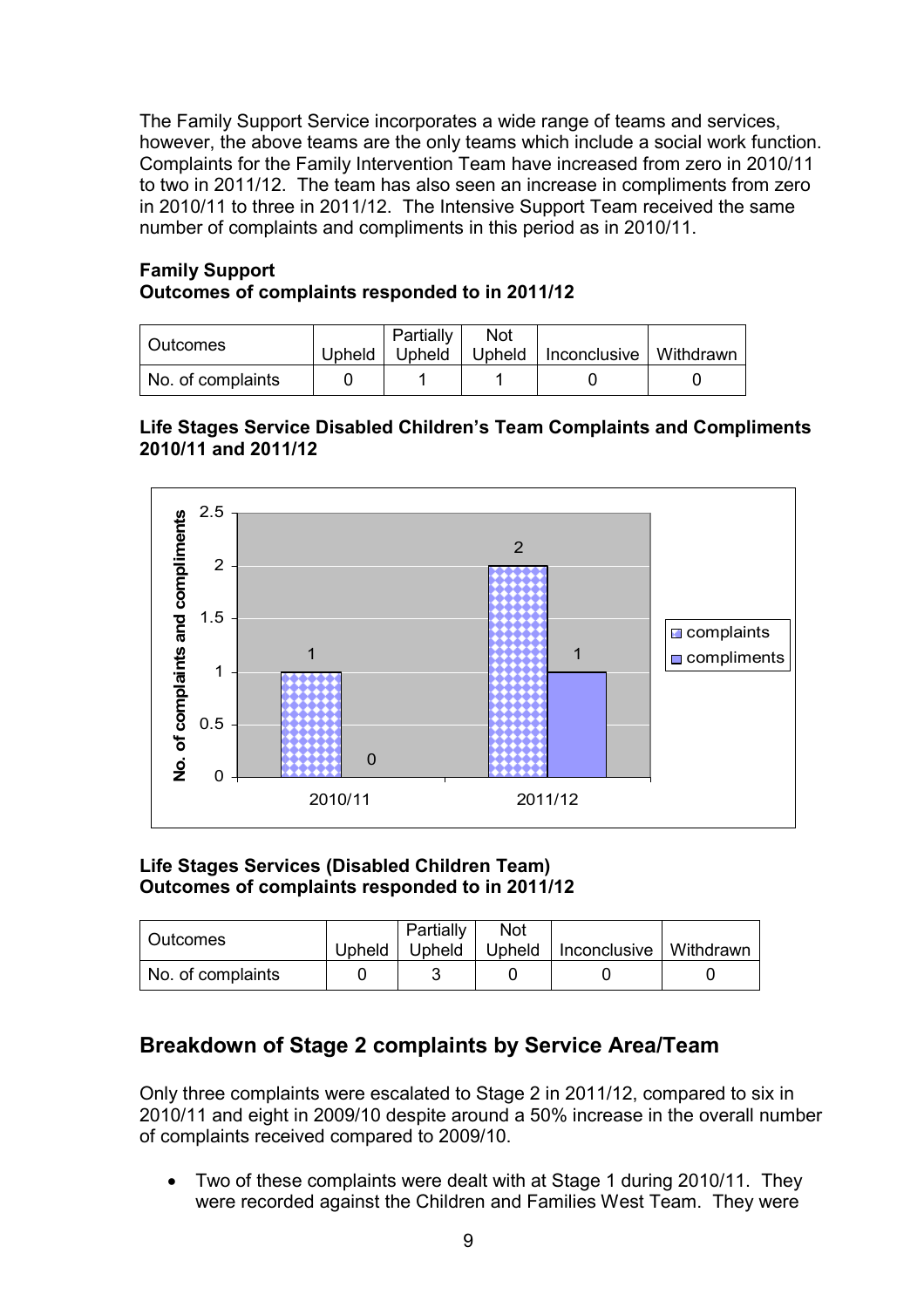from a young person and an adult involved in the same case. The complaints were submitted separately and both parties had an advocate. These were complex complaints with several issues around care planning decisions and communication. The outcome of both these Stage 2 investigations was Partially Upheld.

• The third Stage 2 complaint was first received as a Stage 1 complaint in 2011/12. It was recorded against the Assessment and Intervention Team – Area 2. This complaint was a straight forward complaint; a dispute over something a Social Worker had allegedly said regarding financial support. The complainant refused the gesture of goodwill payment offered at Stage 1. The outcome of this Stage 2 investigation was Partially Upheld and a similar payment was offered.

# Stage 3 Complaints

No complaints were escalated to Stage 3 during 2011/12.

# Local Government Ombudsman Complaints

One complaint was referred to the LGO during 2011/12. On contacting the care home the young person advised the LGO Investigator that they regretted having sent the complaint direct to the LGO and that they had not used the care home's own complaints process to try and resolve the matter. The Complaint Manager contacted the young person with details of the complaints procedure and information about advocacy, however, the young person did not want to pursue the matter further. The LGO's decision in relation to the complaint was 'Other reason not to initiate investigation'.

# Organisational Learning

All resolution and organisational learning actions identified as a result of complaints are assigned to a responsible manager and progress against those actions is monitored by the Complaints Manager. In the majority of cases the actions taken were to resolve the individual's complaint. However, several service improvements were made following complaint investigations during 2011/12. Some examples of these are detailed below.

- It was recommended that the Council should produce information about Disabled Children's Services, including a clear guide on how to make a referral.
- It was recommended that the process for receiving referrals for the Disabled Children's Team be reviewed.
- It was recommended that social care practitioners within the disability service attend safeguarding training as needed.
- Staff were reminded to ensure foster carers are always informed of changes in social worker allocation.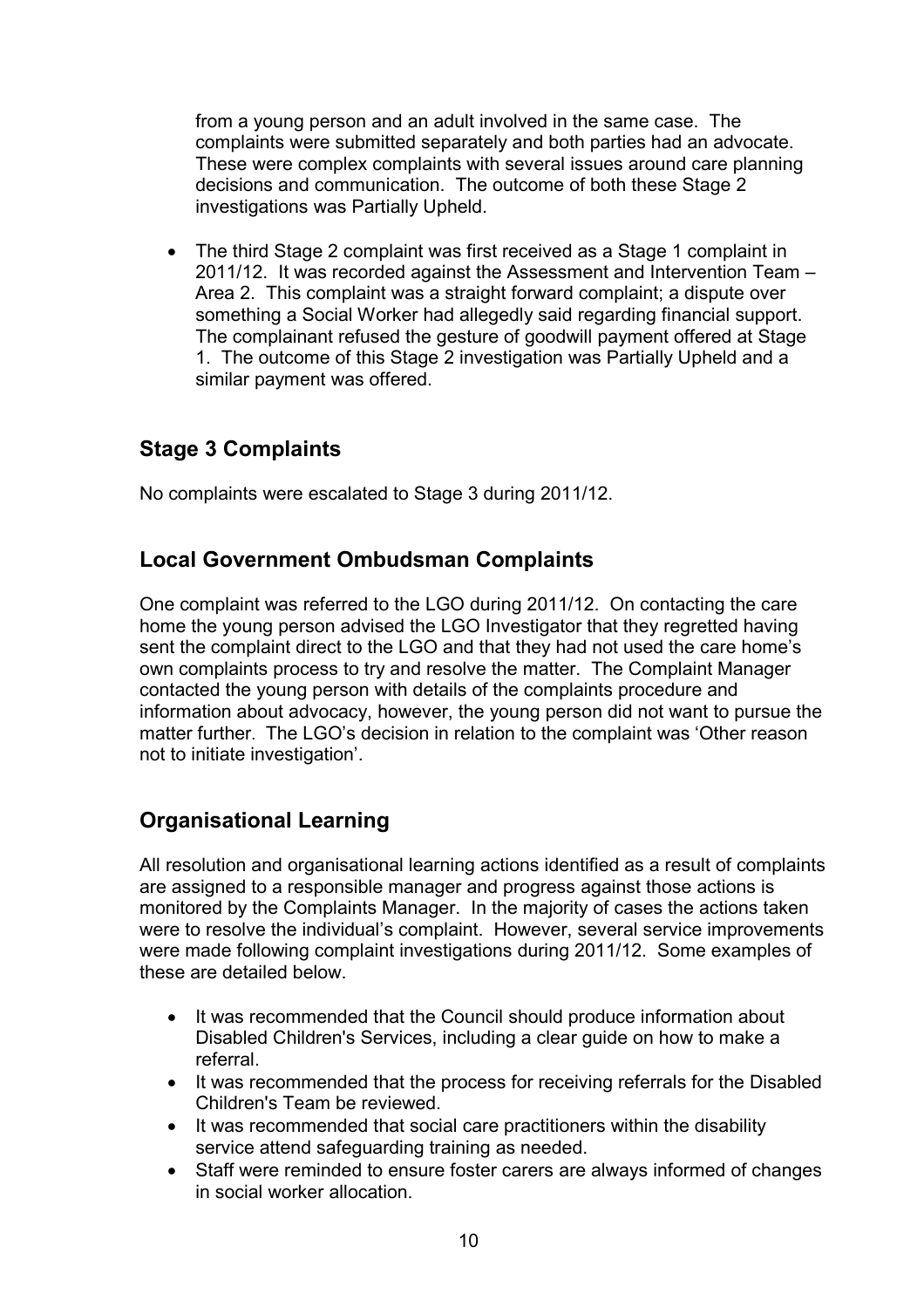- Staff were reminded to ensure that all relevant professionals are considered to attend Child Protection Conferences.
- It was recommended that efforts be made to improve communication.
- It was recommended that the process of applications for partner adoptions be reviewed in order to ensure that the system works more efficiently in the future.

#### Further Recommendations

Children's Social Care Services should review the arrangements currently in place for the facilitation of family contact; as issues arising from the provision of and communication in relation to this service account for 28.6% of all the complaints received during 2011/12.

At the time of writing the Council has brought the service 'in house' rather than 'spot purchase' from an external provider while we explore longer term options. It is intended that this will improve communication around contact arrangements and the level of service provided.

# Performance against the Children's Social Care Complaints, Compliments and Comments Procedure

## **Timescales**

#### Stage 1

The target for responding to a complaint at Stage 1 is 10 working days with a possible extension up to 20 working days if the complaint is complex.

- 25.7% of Stage 1 complaint responses sent out in 2011/12 were sent out within 10 working days. This is a significant decrease in performance from 55.6% in 2010/11.
- 51.4% of Stage 1 complaint responses sent out in 2011/12 were sent out within 20 working days. This is a significant decrease in performance from 81.5% in 2010/11.
- Of those complaints responded to in over 20 working days 52.9 % took over 30 working days and 35.2% took over 40 working days.
- One complaint took 61 working days, however, this was due to the complainant not attending meetings offered and difficulties making contact with the advocate.
- The average Stage 1 response time in 2011/12 was 23 working days.

#### Stage 2

The target for responding to a complaint at Stage 2 is 25 working days, extendable up to a maximum of 65 working days.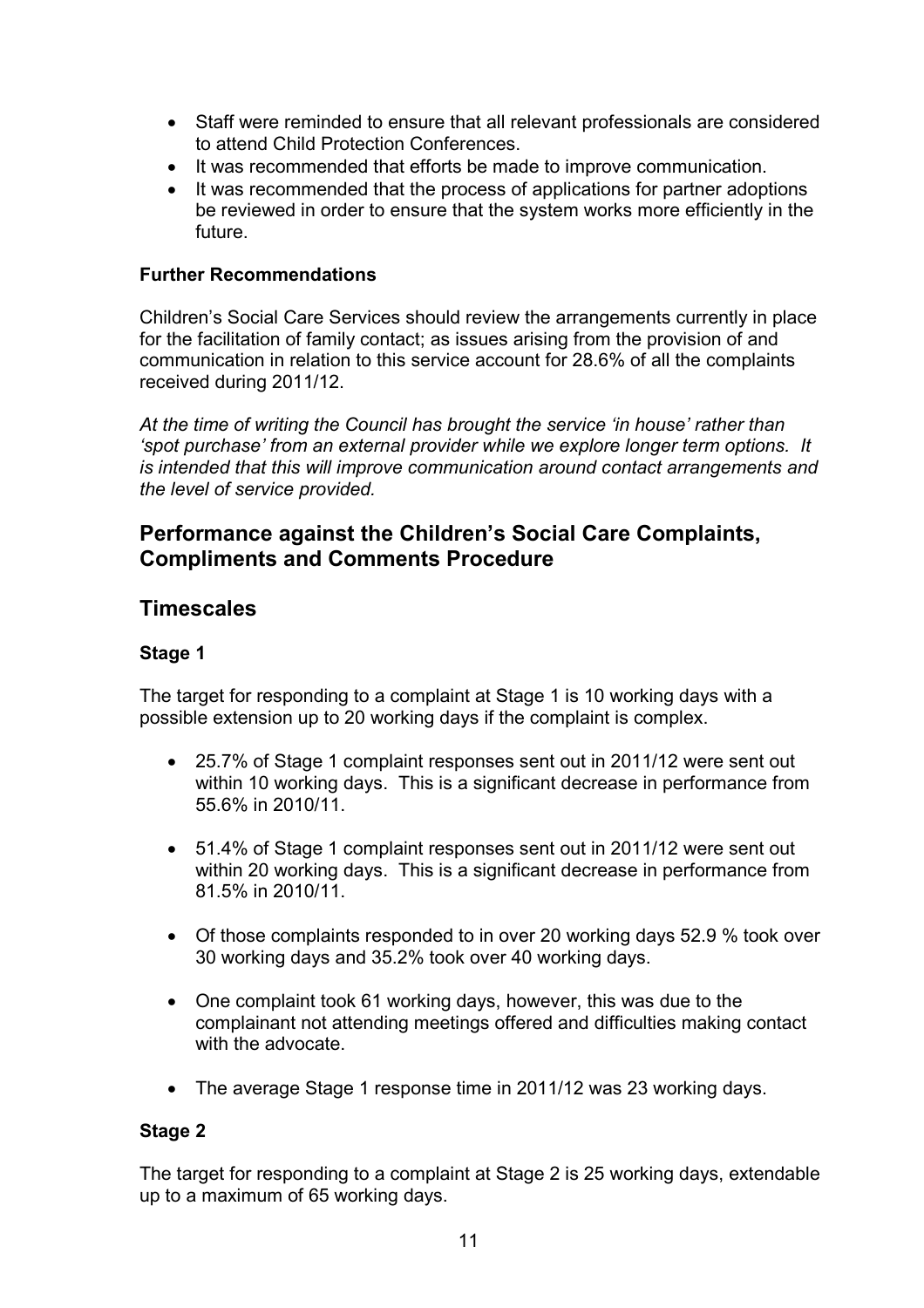- In 2011/12 no Stage 2 responses were sent out within 25 working days.
- Two of the three Stage 2 complaints responded to in this period were completed in under 65 working days. Extensions were agreed with the complainant in both cases.
- One Stage 2 complaint responded to in this period took 86 working days. An extension was agreed and the complainant via their advocate and they were kept informed throughout the process.
- In total 66.6% of Stage 2 responses were sent out in under 65 working days an improvement from 42.8% in 2010/11.

## Stage 3

There were no Stage 3 Review Panels held in 2011/12.

# Equal opportunities monitoring

Six people returned Equal Opportunities Monitoring forms during 2011/12, an increase from two in 2010/11. The information provided is set out below:

- Ethnic group British (white): 6 Any other white background: 0
- Do you consider yourself to be a disabled person? No: 2 Yes: 3 (1 Mental Health, 1 Wheelchair user, 1 Other)
- Age 25-44: 4 54-64: 2
- Gender Male: 3 Female: 2 (one not completed)

# Performance against local performance indicators

• Percentage of those making a Children's Social Care complaint satisfied with the handling of these complaints. Target: 67.5% - Actual: 16.7% X

Only one of the six people who returned a satisfaction survey during 2011/12 indicated they were satisfied with the way we handled their complaint. Despite the Complaints Manager having reviewed the timing of surveys being sent in order to improve the response rate there is still a low response rate. As such, while the information gathered does provide an indication of satisfaction, it is not possible to draw any meaningful conclusions from the data.

- Number of Stage 1 Children's Social Care complaints escalated to Stage 2. **Target: less than 6** – Actual:  $3 \checkmark$
- Number of Stage 2 Children's Social Care complaints escalated to Stage 3.